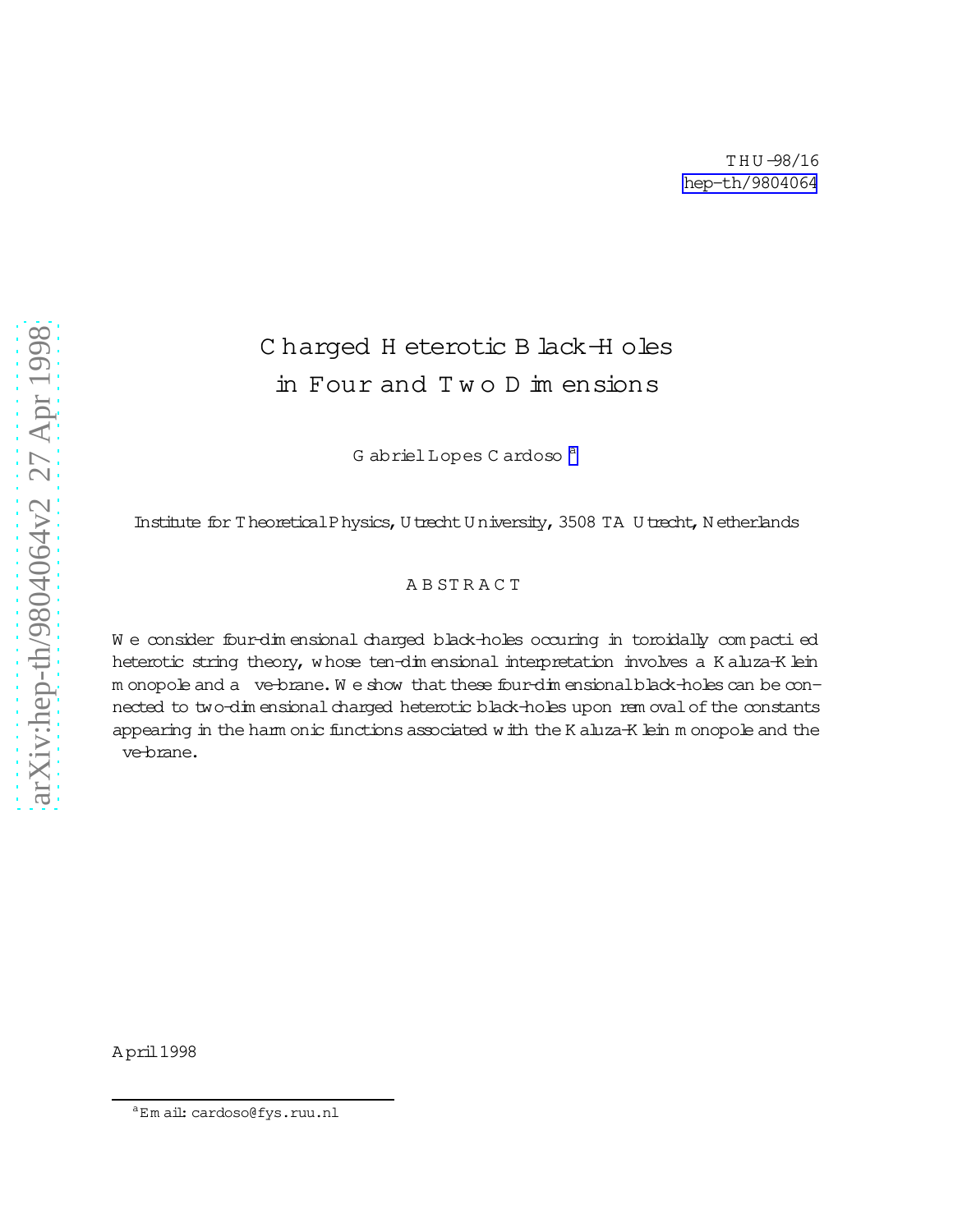<span id="page-1-0"></span>It was pointed out by H yun in [1] that ve-dim ensional black-holes occurring in toroidally com pacti ed type II string theory are related to two-dim ensional black-holes by U-duality. In  $[2]$  it was shown that the associated entropies agree. Here, we shall consider a particular class of extrem al four-dim ensional black-holes occuring in toroidally compacti ed heterotic string theory and we will connect it to a class of extrem altwo-dim ensional heterotic blackholes. The two-dim ensional black-holes in question  $\beta$ , 4] are derived from the heterotic string target-space action

$$
\frac{1}{16 G_2}^Z d^2 x^D - g e^2 R + 4(r)^2 \frac{1}{4} F^2 + c
$$
 (1)

We will show that the associated entropies m atch. It should be straightforw ard to extend this connection to the case of non-extrem alblack-holes.

The extrem al four-dim ensional heterotic black-holes we will consider are the ones obtained by compactifying the heterotic ten-dimensional solution describing the intersection of a string, a ve-brane, a K aluza-K lein m onopole and a wave [5]. The ten-dim ensional line element is given by

$$
ds_{10}^{2} = \frac{1}{H_{1}} dt^{2} + dy^{2} + (H_{0} 1) (dt + dy)^{2} + H_{5}H_{KK} dx_{i}^{2} + \frac{H_{5}}{H_{KK}} (dz + A_{i}dx^{i})^{2} + dx_{6}^{2} + dx_{7}^{2} + dx_{8}^{2} + dx_{9}^{2} ; r^{2} = x_{i}^{2} ; i = 1;2;3
$$
\n(2)

where the H<sub>i</sub> = 1 +  $\frac{Q_i}{r}$  (i = 0;1;5;K K) denote the ham onic functions associated with the wave, the string, the ve-brane and the K aluza-K lein m onopole, respectively. A lso  $F_{i,j} = \theta_i A_j$   $\theta_j A_i = \mathbf{I}_{ijk} \theta_k H_{K,K}$ . The ten-dim ensional dilaton and the antisymm etric tensor are given by

$$
e^{2} = \frac{H_1}{H_5}
$$
;  $B_{ty} = \frac{1}{H_1}$ ;  $H_{zij} = \frac{1}{2} \mathbf{v}_{ijk} \mathbf{\theta}_k \mathbf{H}_5$  : (3)

D in ensionally reducing in the y; z; x<sub>6</sub>; x<sub>7</sub>; x<sub>8</sub>; x<sub>9</sub> directions and going to the E instein frame yields the four-dim ensional metric

$$
ds_{4}^{2} = \frac{1}{H_{0}H_{1}H_{5}H_{KK}} dt^{2} + \frac{q}{H_{0}H_{1}H_{5}H_{KK}} dx_{i}^{2}
$$
 (4)

This describes an extrem al four-dim ensional black-hole, and its entropy is given by [6]

$$
S = \frac{A}{4G_4} = \frac{q}{G_4} \frac{Q_0 Q_1 Q_5 Q_{KK}}{Q_0 Q_1 Q_5 Q_{KK}} \t{;}
$$
 (5)

where A denotes the area of the horizon and  $G_4$  denotes N ewton's constant in four dim ensions.

Before relating this four-dimensional black-hole to an extremal two-dimensional blackhole, let us rst link the near-horizon geom etry of the form er to the geom etry of a threedim ensional BTZ black-hole, as in  $[1, 7, 8]$ . This is achieved by dim ensionally reducing (2)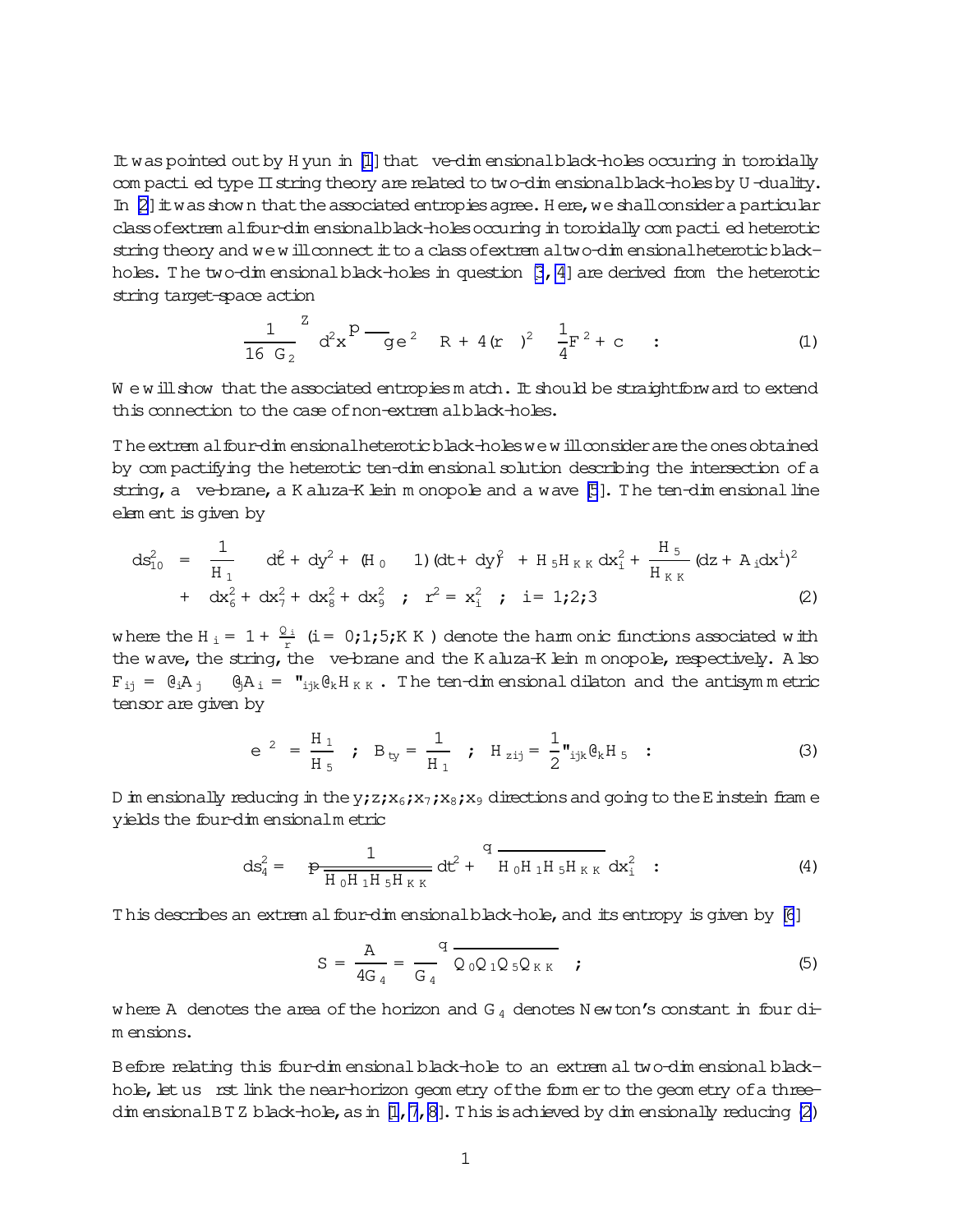<span id="page-2-0"></span>in the  $z_jx_6; x_jx_8; x_9$  directions and by going to the Einstein fram e. In the near-horizon region  $(Q_i = r - 1)$  the resulting ve-dim ensionalm etric is given by

$$
ds_{5}^{2} = \frac{r}{(Q_{1}Q_{5}Q_{KK})^{\frac{1}{3}}} \quad d\hat{t} + dy^{2} + \frac{Q_{0}}{r}(dt + dy)^{2} + (Q_{1}Q_{5}Q_{KK})^{\frac{2}{3}}(\frac{dr^{2}}{r^{2}} + d_{2}^{2}) : (6)
$$

The ve-dim ensional dilaton and the zz com ponent of the m etric are approxim ately constant and given by  $e^2 = Q_1 =$  $\overline{Q_5Q_{KK}}$  and  $g_{zz}$  =  $Q_5 = Q_{KK}$ , respectively. The ve-dim ensionalm etric can be rew ritten as [\[8\]](#page-5-0)

$$
ds_{5}^{2} = ds_{3}^{2} + \frac{1^{2}}{4}d_{2}^{2} ; \quad l = 2(Q_{1}Q_{5}Q_{KK})^{\frac{1}{3}} ;
$$
  

$$
ds_{3}^{2} = N^{2}d_{2}^{2} + \frac{d_{2}^{2}}{N^{2}} + 2(d_{1}N_{d}^{2}) ;
$$
 (7)

where

$$
N^2 = \frac{2}{1^2} M + \frac{8G_3 J}{2}
$$
;  $N = \frac{8G_3 J}{2^2}$ ;  $M = \frac{8G_3 J}{1} = \frac{4Q_0}{1^3}$ ; (8)

and where =  $\pm$ ;  $^2 = 2(r + Q_0) = 1$ ; = y; 0 2. This geometry describes a space which is the product of a two-sphere of radius  $\pm 2$  and an extrem alBTZ black-hole with m ass M and angular m om entum J. Note that the BTZ part and the sphere are com pletely decoupled. Inspection of [\(2](#page-1-0)) and [\(3\)](#page-1-0) shows that the two-sphere supports a U (1) gauge  $e$  eld. The extrem alBTZ black-hole carries entropy  $[9]$ 

$$
S = \frac{P}{4G_3} \frac{\overline{P}}{2PM} \qquad (9)
$$

where  $G_3$  denotes the three-dim ensional N ewton's constant. U sing that the three and four-dim ensional N ew ton's constants are related by  $[8] \frac{1}{G_3} = \frac{1}{G_3}$ G 4  $1<sup>2</sup>$  $\frac{12}{2}$  it follows that the BTZ entropy (9) agrees with the m acroscopic entropy [\(5](#page-1-0)) of the four-dim ensionalblack-hole.

N ext consider the ve-dim ensionalm etric in the string frame, obtained by reducing  $(2)$ over $z; x_6; x_7; x_8; x_9$ :

$$
ds_5^2 = \frac{1}{H_1} \quad d\hat{t} + dy^2 + (H_0 \quad 1) (dt + dy^2 + H_5 H_{KK} dx_1^2 \; ; \; g_{zz} = \frac{H_5}{H_{KK}} \; ; \; (10)
$$

The ve-dim ensional dilaton reads e  $^2$  = H<sub>1</sub>=<sup>p</sup>  $H_5H_{KK}$  . Let us now drop the constant part in the harm onic functions H  $_5$  and H  $_{K K}$  associated with the ve-brane and the K aluza-K lein m onopole, so that the resulting space-time is no longer asym ptotically at. Below we will argue that the constant part in these harm onic functions should be rem ovable by a sequence of S and  $T-S-T$  duality transform ations in four dim ensions. Let us furtherm ore identify H  $_0$  = H  $_1$ . Then, the line elem ent (10) turns into

$$
ds_5^2 = \frac{1}{H_1} \quad d\hat{t} + dy^2 + (H_1 \quad 1) (dt + dy^2 + Q_5 Q_{KK} ( \frac{dr^2}{r^2} + d_{2}^2 ) \quad ; \tag{11}
$$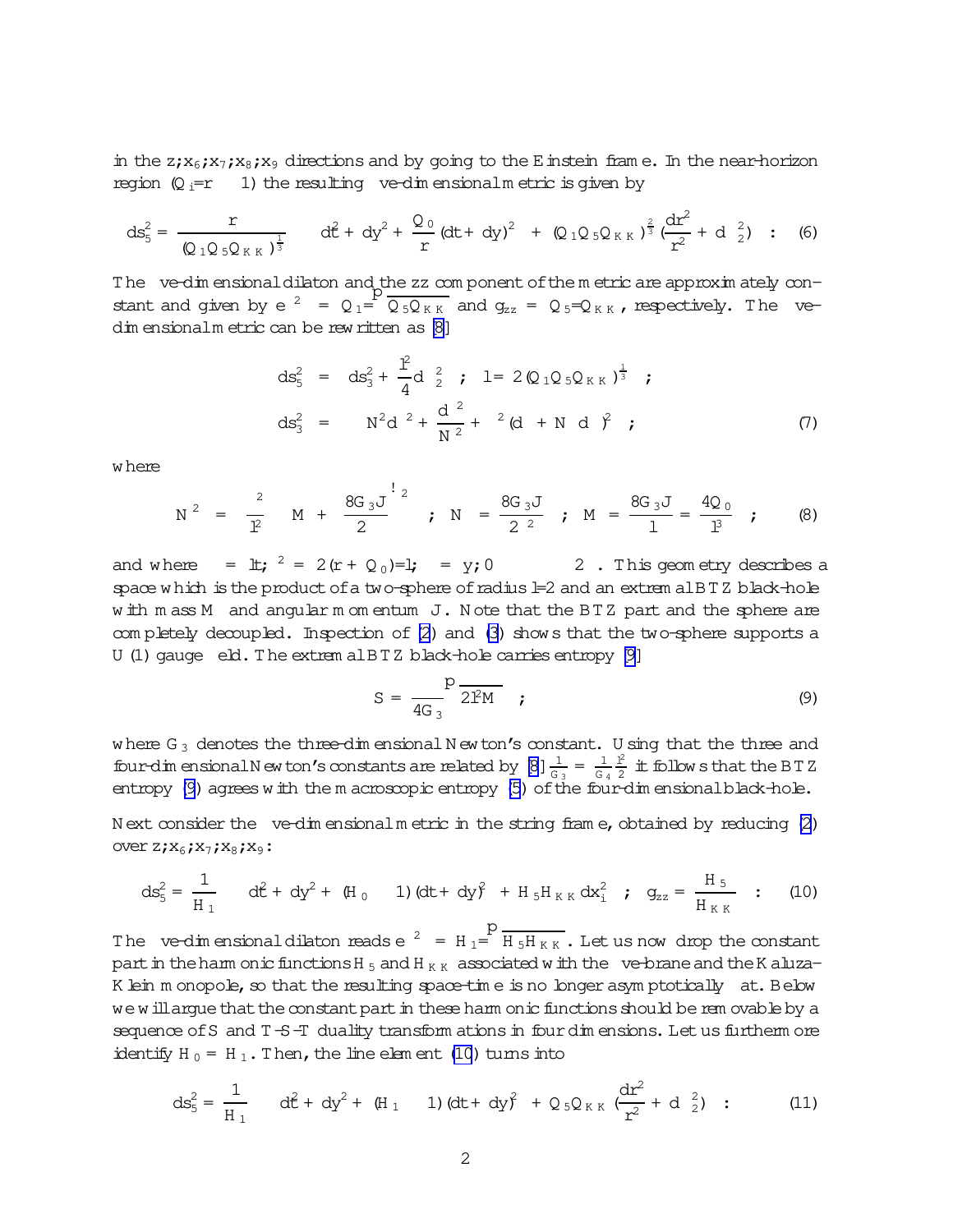<span id="page-3-0"></span>N ote that  $g_{zz} = Q_5 = Q_{KK}$  is now constant. D in ensionally reducing (11) in the y direction vields

$$
ds_4^2 = \frac{1}{H_1^2} dt^2 + Q_5 Q_{KK} \frac{dr^2}{r^2} + Q_5 Q_{KK} d_2^2; e^2 = P \frac{r + Q_1}{Q_5 Q_{KK}}; g_{yy} = 1
$$
 (12)

Thism etric describes the product of two two-dim ensional spaces, one of which we will relate to a two-dim ensional black-hole and one which is a two-sphere with radius  $\sqrt{Q_5Q_{KK}}$ . Inspection of (2) and (3) shows that each of the two-dim ensional geom etries supports a U (1) gauge eld. Both two-dimensional parts are completely decoupled. Note that since the internal com ponents of the metric  $g_{yy}$  and  $g_{zz}$  are constant, the only non-trivial scalar eld is the dilaton.

The solution (12) can now be related to the two-dim ensional heterotic black-hole solution of M G uigan, N appi and Y ost [3] as follows. The latter is described by

$$
ds_2^2 = (1 \t 2m e^{Qx} + q^2 e^{2Qx}) dt^2 + (1 \t 2m e^{Qx} + q^2 e^{2Qx})^{1} dx^2 ;
$$
  
\n
$$
e^{2(-0)} = e^{Qx} ; F_{tx} = 2Q e^{Qx} ;
$$
 (13)

Here m and q are constants related to the m ass and to the electric charge of the solution, with  $m > 0$  and  $m^2$   $\dot{q}$ . Q is a positive constant which determines the central charge de cit  $c = Q^2$  appearing in the action (1). The asymptotic at region corresponds to  $x = 1$ , whereas the curvature singularity is at  $x = 1$ . By changing the spatial variable to  $y = e^{Qx}$ , the solution (13) becomes

$$
ds_{2}^{2} = \hat{q}(y \ y) (y \ y) dt^{2} + \frac{1}{q^{2} Q^{2}} \frac{dy^{2}}{y^{2} (y \ y) (y \ y)}
$$
 ;  

$$
e^{2(y \ y)} = \frac{1}{y} \ ; A_{t} = \frac{P}{2q}.
$$
 (14)

The asymptotic at region is now at  $y = 0$ , the curvature singularity is at  $y = 1$ , while<br>th two horizons are at  $y_{1,2} = q^2$  (m  $\frac{p}{m^2} = \frac{q}{q}$ ). In the following, we will consider the extrem alcase, which corresponds to m = q and hence to  $y_1 = y_2 = q^{-1}$ . By setting

$$
y = y_1 \frac{a^2}{r + a^2} = \frac{1}{q} \frac{a^2}{r + a^2}
$$
 (15)

the solution (14) can be turned into

$$
ds_{2}^{2} = \frac{dt^{2}}{(1 + \frac{a^{2}}{r})^{2}} + \frac{1}{Q^{2}} \frac{dr^{2}}{r^{2}};
$$
\n
$$
e^{2(-0)} = \frac{q}{a^{2}}(r + a^{2}); A_{t} = \frac{p}{2} \frac{a^{2}}{r + a^{2}};
$$
\n(16)

The two-dim ensional  $(t; r)$  part of (12) thus agrees with the charged black-hole solution (16) provided that the parameters  $a$ ; Q and q appearing in (16) are related to the charges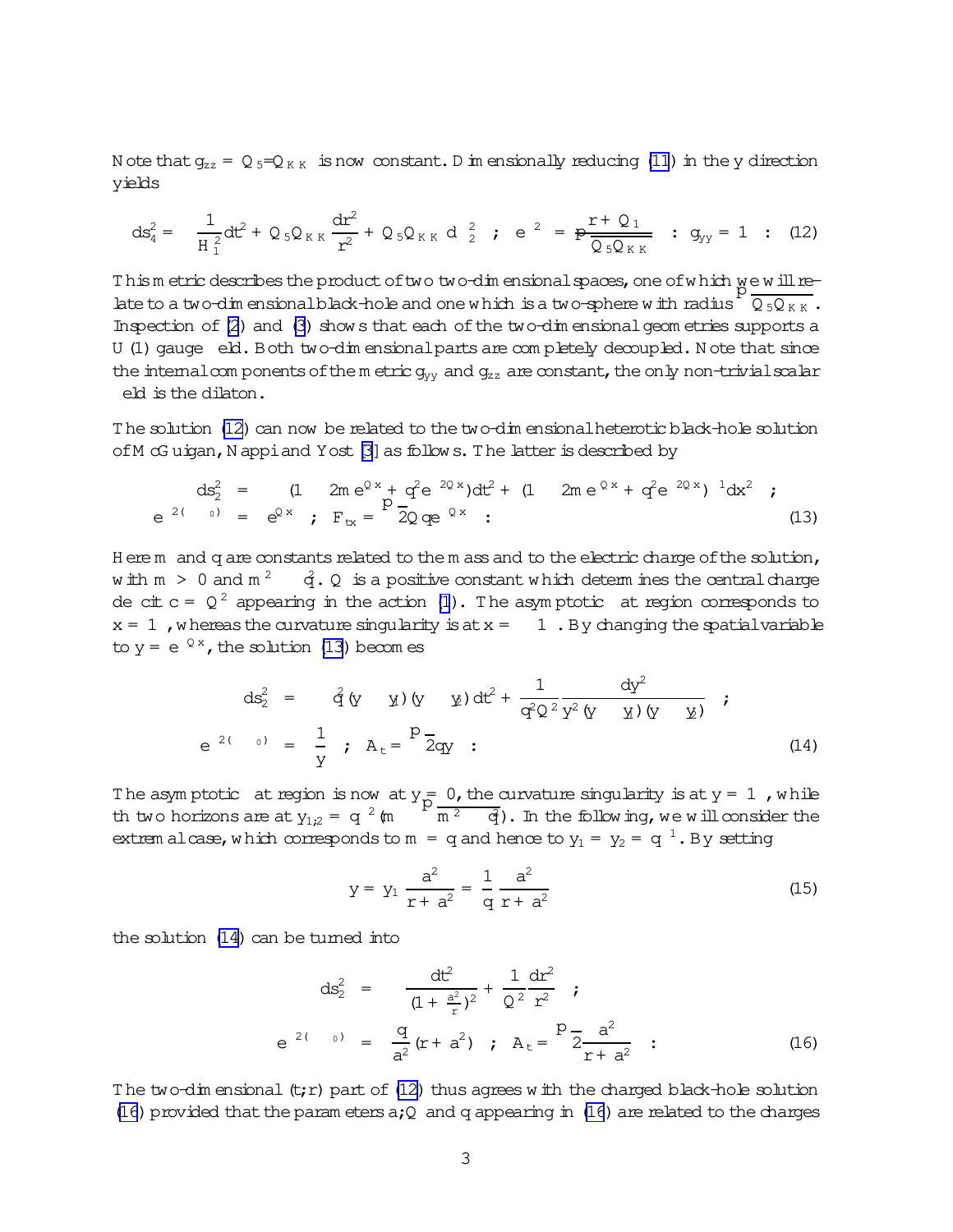Q<sub>1</sub>; Q<sub>5</sub> and Q<sub>KK</sub> as follows:

$$
a^{2} = Q_{1} \quad ; \quad Q^{2} = \frac{1}{Q_{5}Q_{KK}} \quad ; \quad qe^{20} = p \frac{Q_{1}}{Q_{5}Q_{KK}} \quad ; \tag{17}
$$

The eld strength of the gauge eld in (16) agrees with H<sub>rv</sub> =  $\theta_{r}B_{\text{tv}}$  given in (3), up to a constant.

The entropy of the charged two-dim ensional black-hole (14) was computed in [3, 10] using them odynam ic methods. For an extrem alblack-hole, it is given by

$$
S = \frac{1}{4G_2} e^{-2 \theta} m
$$
 (18)

H ere, G<sub>2</sub> denotes the two-dim ensional N ew ton's constant, which was set to G<sub>2</sub> = 1=(16) in [3, 10]. Inspection of (12) shows that  $G_2$  is related to Newton's constant  $G_4$  in four dim ensions by

$$
\frac{1}{G_2} = \frac{V}{G_4} \quad ; \quad V = 4 \quad Q_5 Q_{KK} \quad ; \tag{19}
$$

where V denotes the area of the two-sphere with radius  $P \frac{P}{Q_{5}Q_{KK}}$ . Inserting (19) as well as (17) into the entropy formula (18) yields

$$
S = \frac{1}{4G_2} e^{-2 \theta} m = \frac{q}{G_4} Q_1^{\theta} \overline{Q_5 Q_{KK}} \quad ; \tag{20}
$$

in agreem ent with the m acroscopic formula (5) of the four-dimensional black-hole.

We note here that we expect each of the decoupled two-dim ensional geom etries of (12) to be described by an exact  $CFT$ . We refer to [11, 12, 13, 14] for a discussion of the CFT description of the two-dimensional charged black-hole (13).

We would now like to argue that there is a sequence of S and  $T-S-T$  duality transfom ations which can be used to shift the constant part of the ham onic functions H<sub>5</sub> and  $H_{KK}$ . Consider dimensionally reducing the ten-dimensional line element (2) in the t;y;x<sub>6</sub>;x<sub>7</sub>;x<sub>8</sub>;x<sub>9</sub> directions, that is consider compactifying it on a six-torus with Lorentzian signature. The resulting four-dim ensional metric in the E instein frame and the four dimensional dilaton read

$$
ds_4^2 = H_{KK} dx_1^2 + \frac{1}{H_{KK}} (dz + A_1 dx^1)^2 \quad \text{;} \quad e^{2} = \frac{1}{H_5} \quad \text{;} \tag{21}
$$

The antisymm etric tensor eld H<sub>zij</sub> given in (3) can be dualised to an axion eld b, which can then be combined with  $e^2$  into  $S = b e^2 [15]$ . S can undergo SL(2;R) transform ations. The form of the line element (21) m akes it clear that, in the case that  $H_1 = H_{KK} = 1$ , these SL (2;R) transform ations can be used to shift away the constant part of H<sub>5</sub>. Sim ilarly, in the case that H<sub>1</sub> = H<sub>5</sub> = 1, there exists [15] a sequence of T-S-T